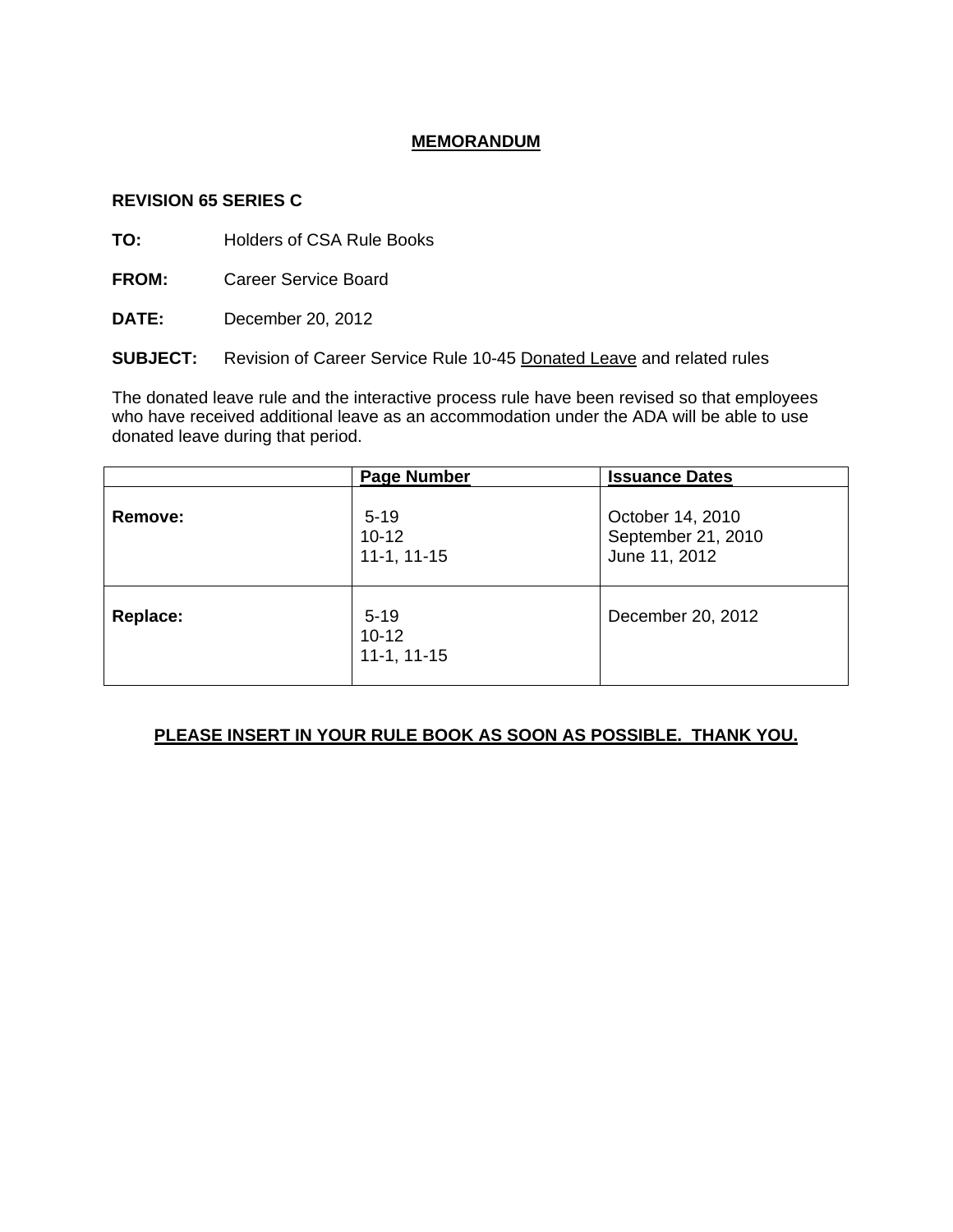- 12. Disabled Classified Service employees (police officers and fire fighters) are eligible to seek re-assignment to a vacant Career Service position as a form of reasonable accommodation, if they cannot be reasonably accommodated in their Classified Service positions. Should a Classified Service employee with a disability be re-assigned to a vacant Career Service position as a form of reasonable accommodation, the employee will no longer be a Classified Service employee, but instead will be a new Career Service employee. Under this circumstance, the employee will be entitled to the pension given to Career Service employees after the appropriate number of years of service for vesting within the Career Service system. The employee is not entitled to retroactive vesting for this pension for his or her years of service as a Classified Service employee. This rule does not prohibit the employee from purchasing service credits subject to procedures established by the Denver Employees Retirement Plan. The employee's sick and vacation days that he or she accrued as a Classified Service employee will not be carried over to the new Career Service position; however, the employee will be given monetary payment for such leave upon separating from the Classified Service, in accordance with the Police or Fire Department's rules and regulations and collective bargaining agreement then in effect. The employee shall accrue paid time off as a new Career Service employee. (Revised effective January 1, 2010; Rules Revision Memo 42C)
- 13. If an employee is re-assigned to either an equivalent or demotion position, the employee shall continue to receive the pay rate he or she earned in the former position unless this exceeds the range maximum of the pay range of the new classification, in which case the employee shall receive the range maximum of the pay range of the new classification. (Revised effective October 17, 2010; Rules Revision Memo 47C)
- G. ADA leave (Revised effective December 20, 2012; Rules Revision Memo 65C):
	- 1. ADA leave shall be provided:
		- a. During the interactive process if an employee is unable to perform his or her existing job;
		- b. During any period of leave that is provided to the employee as a reasonable accommodation as a result of the interactive process.
	- 2. ADA leave is unpaid leave, unless an employee elects to substitute available paid leave for unpaid ADA leave.
- H. Retaliation and coercion:
	- 1. It is a violation of this rule to discriminate against any individual because that individual has opposed any act or practice prohibited by this rule or because that individual filed a grievance or appeal, testified, assisted, or participated in any manner in an investigation, proceeding, or hearing to enforce any provision contained in this rule.
- Page issuance date: December 20, 2012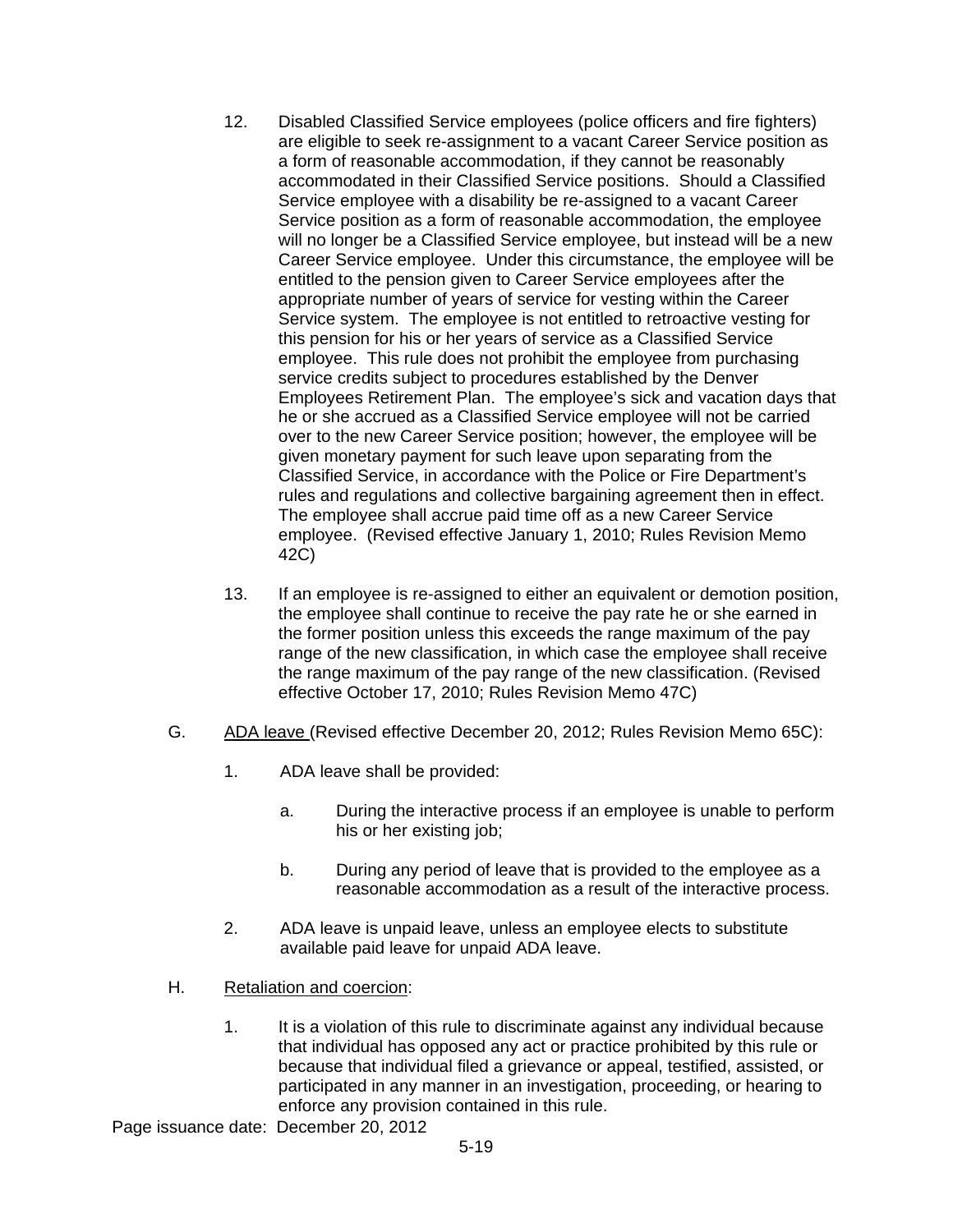- 3. A Career Service employee may donate PTO or sick leave to a non-Career Service City employee provided that the recipient employee's department or agency and any applicable collective bargaining agreement allow employees to receive donations of leave from Career Service employees and provided that the applicable donor requirements have been met.
- 4. A Career Service employee may donate PTO or sick leave to, or receive donated sick leave from, an employee covered by the Undersheriff pay schedule to the extent permitted by the applicable collective bargaining agreement and provided that the donor and recipient requirements applicable to the non-Undersheriff employee have been met.

## B. Recipient requirements:

- 1. Before an employee can receive donated leave, the employee (or the employee's representative) must provide notice to the Department of Finance that the employee anticipates a need for donated leave. Such notice shall estimate how much donated leave the employee expects to use in the current calendar year. Should the employee need more donated leave beyond the original estimate, the employee shall provide notice of this to the Department of Finance before the employee can receive additional donations.
- 2. In order to use donated leave, an employee must:
	- a. Have exhausted his or her accumulated compensatory time, sick leave and vacation leave or PTO, be absent from work and;
		- i. Be receiving disability leave, or temporary disability benefits under the provisions of the Workers' Compensation Act. In either of these situations, the employee may only use donated leave to make up the difference between the employee's base salary, and the total of other paid leave received and the temporary disability benefits the employee is receiving;
		- ii. Be receiving FMLA leave;
		- iii. Be receiving ADA leave (Revised effective December 20, 2012; Rules Revision Memo 65C); or
		- iv. Have received written notice of a pre-disqualification meeting. The employee may use donated leave until disqualification occurs or until the end of the period in which a decision on disqualification must be issued, whichever occurs first.

#### **or**

Page issuance date: December 20, 2012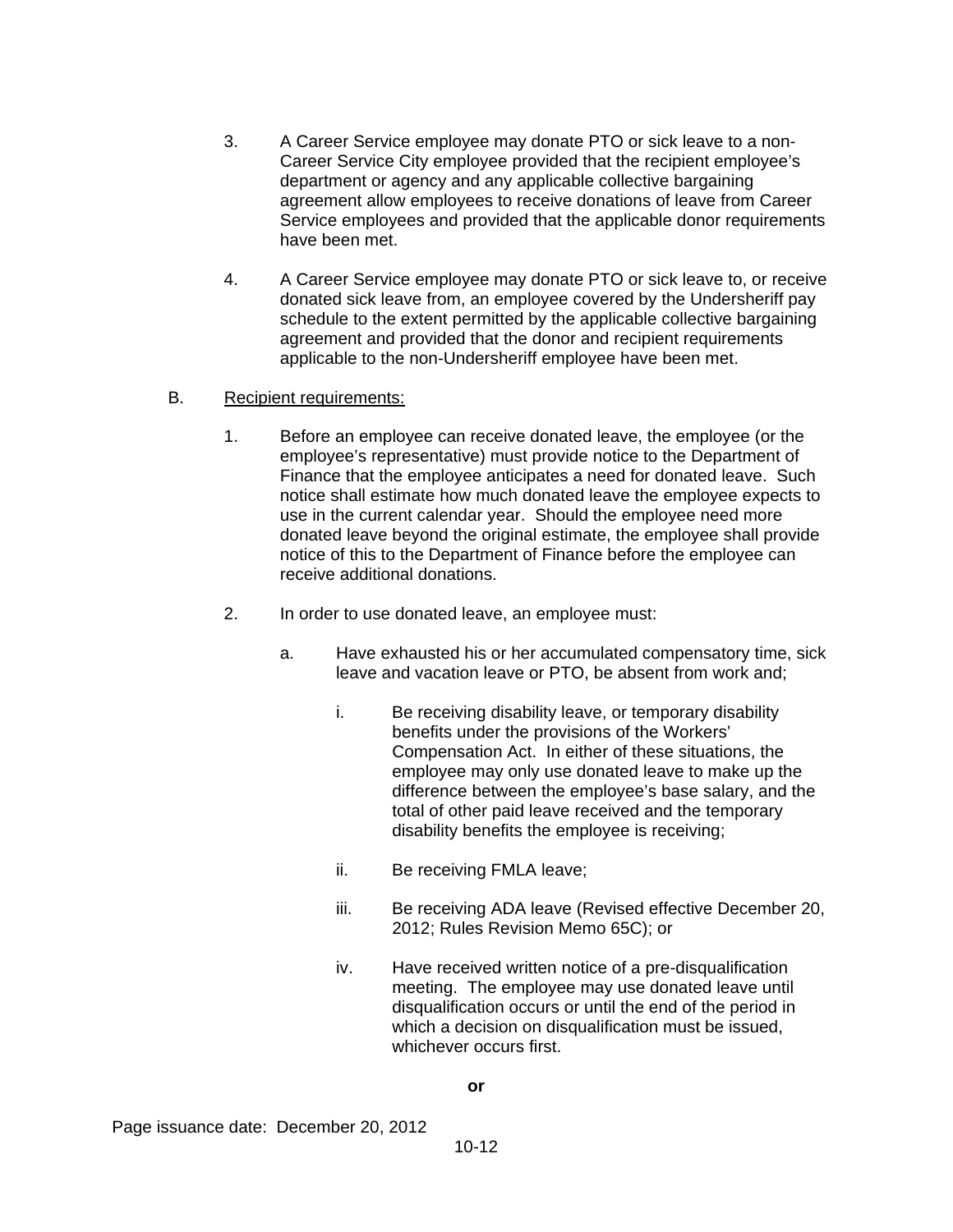#### **RULE 11 UNPAID AND EXTENDED LEAVE**

(Revised effective January 1, 2010; Rules Revision Memo 42C)

#### Purpose statement:

The purpose of this rule is to provide guidelines and policies for administering time off through the City's leave programs.

Section 11-10 Leave Defined (Revised effective June 11, 2012; Rules Revision Memo 63C)

Leave is defined as any absence during regularly scheduled work hours. The following types of unpaid and extended leave are officially established and shall be in effect unless otherwise provided by ordinance:

- A. Military;
- B. Disability leave and Workers' Compensation leave;
- C. Leave without pay;
- D. Unauthorized;
- E. Parental involvement;
- F. Family Medical Leave ("FMLA");
- G. ADA leave (Revised effective December 20, 2012; Rules Revision Memo 65C).

#### Section 11-15 Designees

Appointing authorities, including the Career Service Personnel Director ("Personnel Director"), may delegate any authority given to them under this rule to a subordinate employee.

(Sections 11-20 through 11-30 reserved for future use)